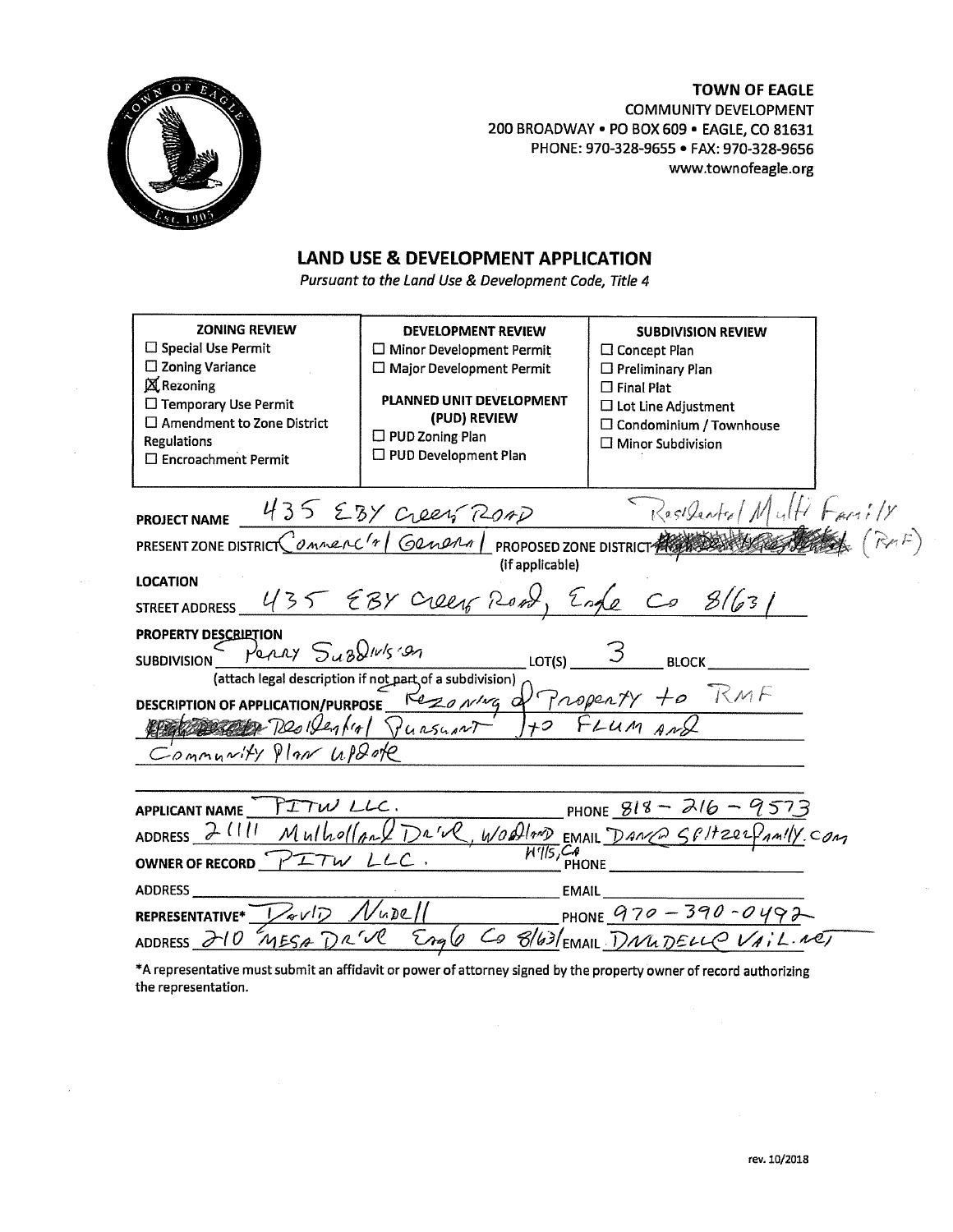## 10/27/21

To: Peyton Heitzman, Chad Philips, The Planning and Zoning Commission, and the Town Council

Re: Zone Change Application Project Narrative – 435 Eby Creek Road

I, David Nudell, am the agent for PITW LLC, the owner of 435 Eby Creek Road, which has asked me to pursue a zone change to Residential Multi Family (RMF) zoning for 435 Eby Creek Road after full approval of the Community update plan and FLUM has occurred. PITW executed the petition and notarized permission in advance, in anticipation of the approval by the Town Council, after unanimous approval by the Planning Commission.

For the past 15 years, this property has been marketed within its current zoning, commercial general, and has attracted 6 or 7 contracts, but all were unable to make a project "pencil" due to the unique topographic features of this lot, which necessitate a deep cut and retaining wall, not to mention the generally out of the way location for a commercial enterprise, and the market value of any of the proposed finished commercial property has not been able to justify the cost of development.

Because 435 Eby Creek Road is abutted by The House, which has Multi Family Residential zoning, and also by Eby Creek Mesa, a residential subdivision, and because commercial development on this parcel has not proven to be successful over a long period of time, I ask you to please consider Residential Multi Family (RMF) zoning for this parcel. This request is supported by the Mixed Use designation for this parcel recently approved by the Planning Commission and Town Council, which envisions RMF as an allowable use under the Mixed Use FLUM designation in this location.

This request is supported by the following Comprehensive Plan policies and goals:

1-1.1 supports residential on this parcel, aspiring to " …ensure a healthy mix of housing types and densities (e.g. single-family, duplex, multifamily, mixed use and accessory dwelling units) to allow for greater diversity.

> *There is a great need in the Town of Eagle for smaller multifamily units as many of those that live and work in town are getting priced out of both the rental and sale markets.*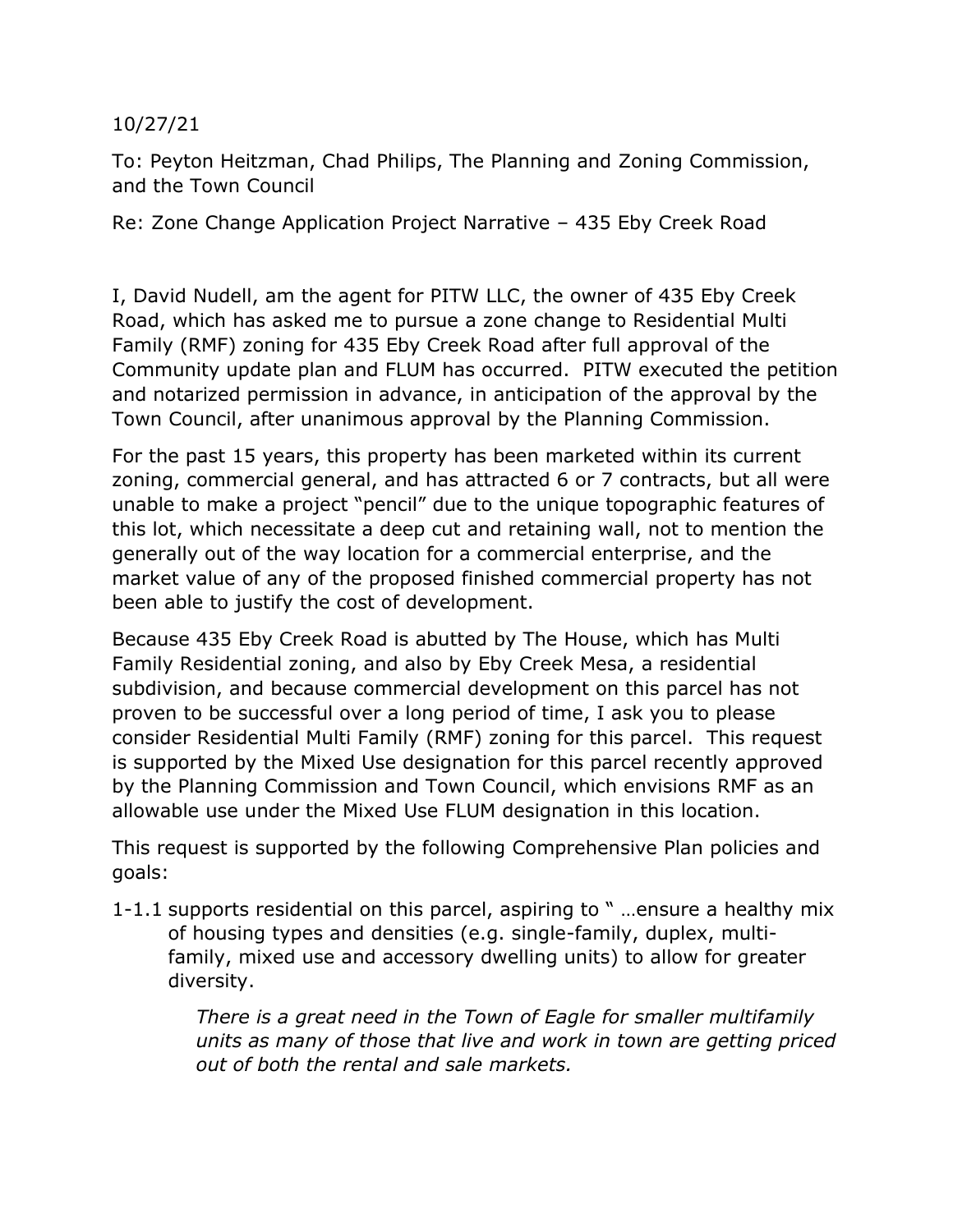5-1.4 Promote the development of compact neighborhoods in close proximity to public transit options, and allowing increased residential, retail, and mixed-use densities in areas close to transit stops.

5-1.5 Support transit-oriented development, and improvements that promote multi-modal transportation options.

5-3.2. Ensure efficient multimodal connectivity between all residential areas and public destinations.

The Comprehensive Plan further states a goal of **Elevating our Connections**, "Provide carpool incentives, and encourage car sharing, free bus, etc." as well as offering ". . . residents and visitors a choice to move efficiently and safely using a variety of modes that provide seamless access to both the natural and technological environment."

 *435 Eby Creek Road is located near the Market Street Commercial Center, and would be a compact neighborhood where residents can walk to the market, liquor store, bank, Ti Amo, Pickled, and many other businesses. This location is ideal for multimodal transportation as it is located extremely close to I-70, a major transportation corridor, as well as being very close to the park and ride. It is also conveniently located for pedestrian and bicycle traffic as it is very near the bike path and bridge over I-70 connecting this parcel to the rest of town. Walkable, Bikeable, close connections to the bus system and public transportation*. *Because of the proximity to the bus stop, there is a much greater likelihood that residents at 435 Eby Creek Road will avail themselves of the bus when traveling up valley.*

**Elevating our Unique Character**: In the Comprehensive plan process, most agreed with the statement that "Eagle is a diverse community made up spectacular mountain views, human-scaled development, and distinct neighborhoods ranging in character from a vibrant and quirky downtown to formalized and fresh new neighborhoods and everything in-between."

*Supporting this zone change is completely in keeping with this sentiment, placing human scaled residential close to one of the commercial hubs of Eagle, while enjoying stunning mountain views, and multimodal transportation connectivity.*

In conclusion, there is a great need for multifamily residential in the Town of Eagle, and this is a near ideal location to put it. The area north of I-70 has evolved from a purely commercial zone to one with multifamily residential, which has changed the character of it in a positive way, and fills an urgent